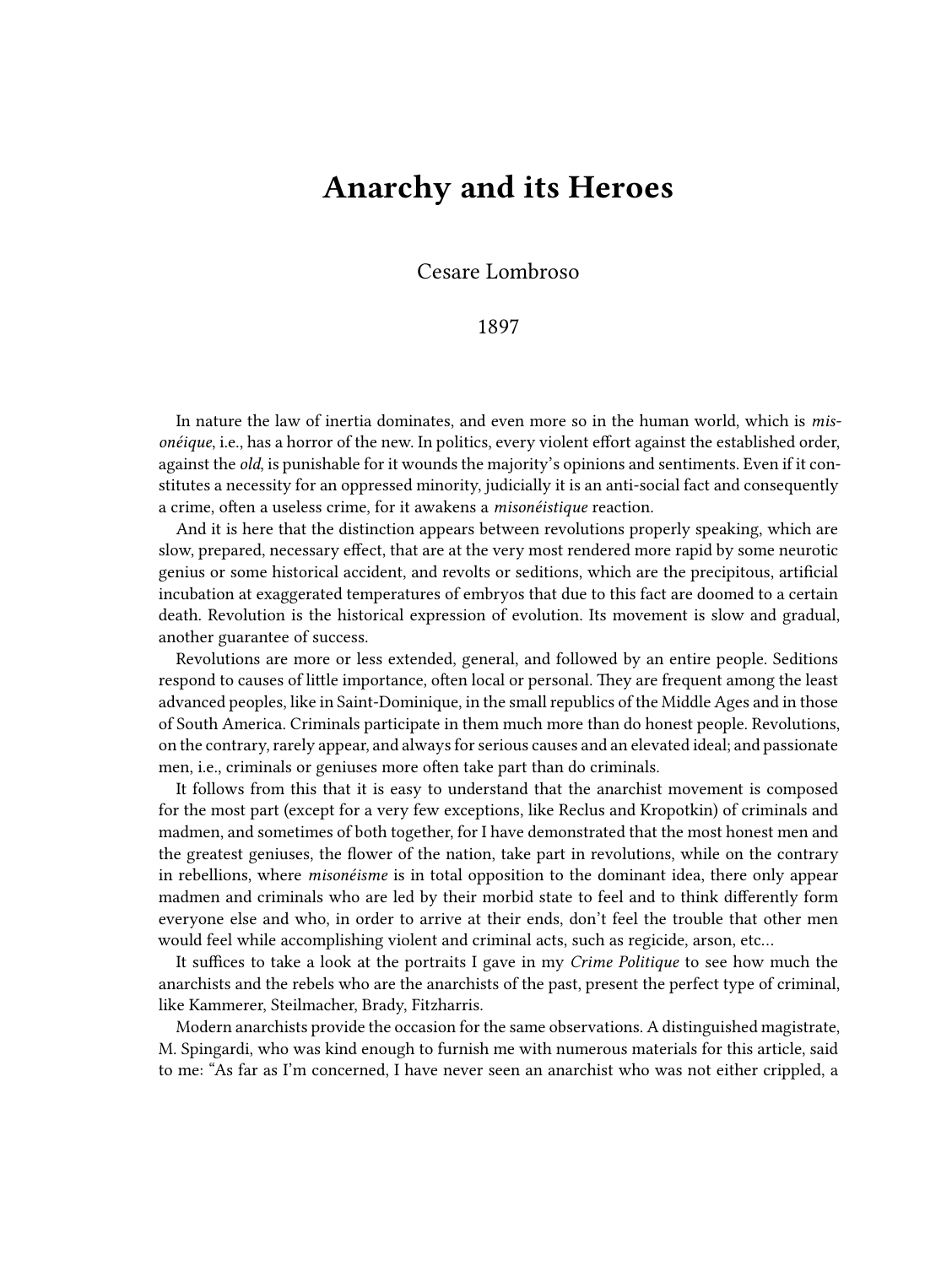hunchback or whose face wasn't asymmetrical." Ravachol and Prady presented the perfect type of born criminal, not only in their faces, but in their passion for evil, their absolute lack of ethical sense, their hatred of the family, and their indifference to human life. And I would like to observe that Pini and Kammerer were true brigands, like Ravachol.

Is this any different with Vaillant?

In the first place I'd like to say that his physiognomy was not at all that of a criminal, except perhaps for his too large and widely spaced ears. But he was a hysteric.

He was of a gentle and timid character, and had a quite particular characteristic: he was unable to look in the eye those people who were either nervous or who have any kind of magnetic strength in their gaze. In these cases Vaillant fell into a kind of ecstasy, from which he was awakened with difficulty.

This is the essential character of hysteria (hypnotic sensibility).

The natural hatred of parties and the tendency of procurators to exaggerate things depict him as a vulgar evildoer. he appears to me as simply an unbalanced individual who gave a few signs of criminality in his childhood and youth (the crime of fraud), but even more than a born criminal, he was a true passionate fanatic, whose hatreds are explained by heredity and misfortune.

As or heredity, his birth was owed to a half-guilty love and to degenerate parents. He was born of a former liberated Zouave who had seduced a young domestic. Both of them, heartless, abandoned him along the way.

Another cause resides in his futile struggle against misfortune. As a young man he was raised with difficulty, and was forced to resort to being a cobbler to earn his living. From this point on he was a rebel. After having been a cobbler he was in succession a furrier, a grocery agent, a French teacher, a plaster worker, a metal worker. But his dreamy, ecstatic temperament made him inapt for all serious labor. He passed several months in the direst poverty.

At twelve he was placed as an apprentice confectioner. Impatient for his freedom, the child fled and his mother, who had remarried, refused to receive him.

The gendarmes arrested him on the road. They telegraphed his father, and M. Vaillant responded:

I had the mother of said Auguste Vaillant as a mistress. She comported herself poorly and I left her. She has since remarried, I believe. I ask that you have him taken to her home.

Despite this, since he calls for me, I am sending twenty franc so that he can return to his mother.

I do this as an act of charity and not one of recognition.

As for Vaillant's mother, she answered:

It is impossible for me to receive the child. My husband would throw me out of the house.

And it is thus that this unhappy child of fourteen wandered from city to city, arrested here for having begged for a morsel of bread, condemned there for having, on a day when he was dying of hunger, taken without paying a meal that was worth 90 centimes.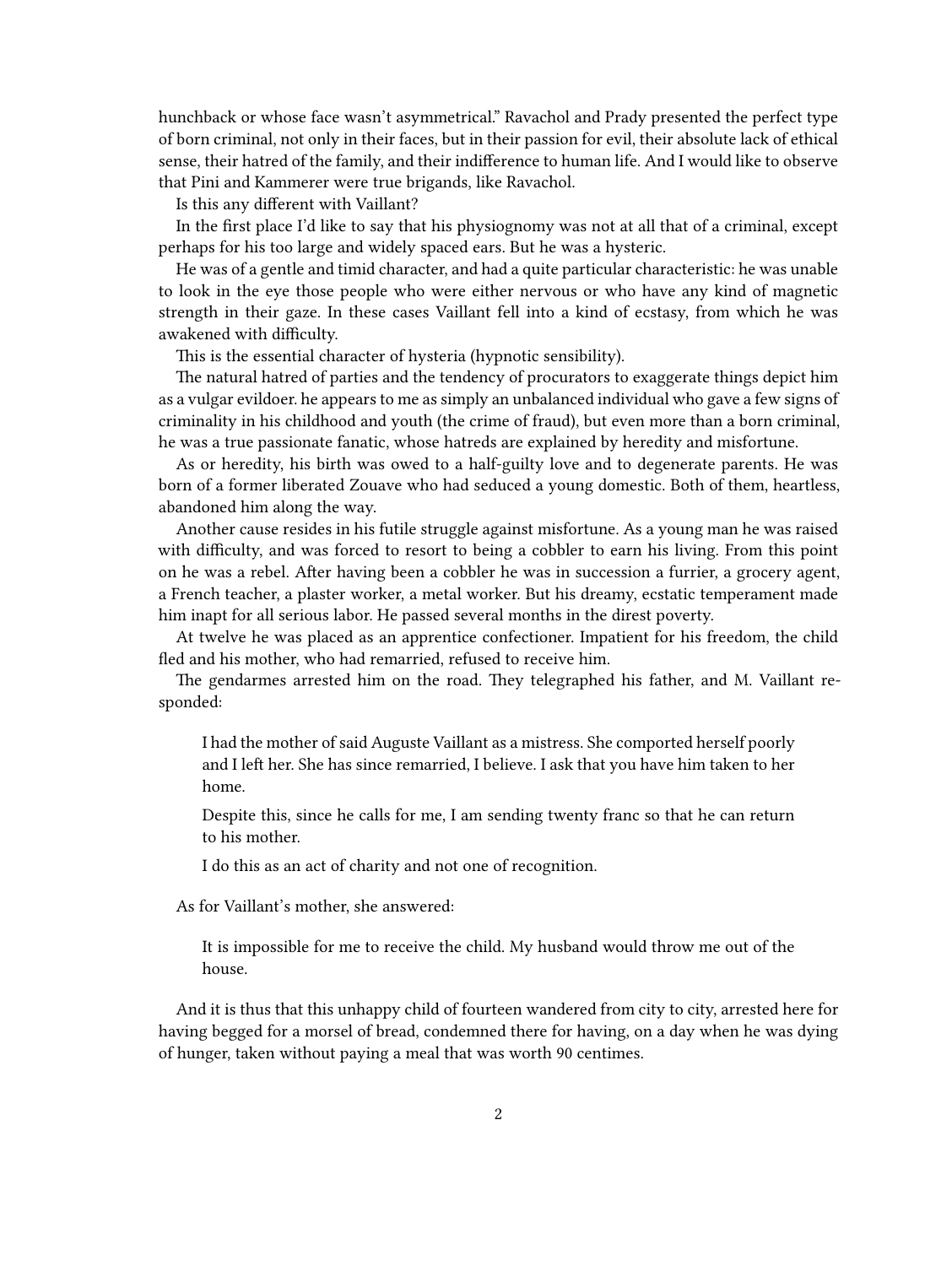He tried everything, without success. His boss in Choisy-le-Roi gave him 20 francs a week, for himself, his wife and his child. They lacked bread almost every day.

The great mobility, the instability proper to hysterics, which he had demonstrated in his various métiers, he also brought to his convictions.

Educated by priests he became a socialist, paying with his body, organizing all the elements needed to form groups of the extreme avant-garde.

Not being able to make his way or play a leading role among the socialists, he became an anarchist and perhaps given time would have become a monarchist. But above all he was vain. The graphologist who examines his signature finds there vanity, pride, and energy as the dominant characteristics. The large "T," the rising writing, the enormous initials are a striking proof of this. The directing, the leading of a collection of individuals was his strongest tendency.

But at all times he was an exaggeratedly passionate altruist.

One of the things that have most profoundly surprised me is to have found this characteristic in many anarchists even more criminal than him. Everyone knows that he and Ravachol bragged of having spent the fruit of their thefts on their companions or their cause. According to what has been written to me about Chicago, Spies was venerated as a saint by all of his comrades.

He only earned 19 francs a week, but he still gave two to a friend who had fallen ill. He even helped a man who had outrageously offended him. His companions said that if the revolution were ever to triumph it would be necessary to put him in prison in order to prevent him from harming the revolution through sentimentality…

In order to explain this…we must recall what occurs among hysterics like Vaillant.

Hysteria, which is the sister of epilepsy, and which is in a like fashion connected with the partial loss of affectivity, any times demonstrated along with an exaggerated egoism, certain bursts of excessive altruism, which is an outgrowth of moral madness and is dependent upon it — and reveals to us the morbid phenomenon within the warmest charity.

In speaking of hysterics Legrand du Saulle wrote that there are those of them who while remaining in the world loudly espouse all the good works of their parish, asking charity for the poor, working for orphans, visiting the sick, giving alms, watching over the dead, ardently soliciting the beneficence of others. Hysterics create charitable works with as much ardor as the knights of industry launch a financial affair with hyperbolic dividends…

Devotion has become a need for these sick individuals, an occasion for necessary expenditure and, without any doubt, they pathologically play the role of virtue, and everyone is taken in by this.

In principle I am not opposed to the death penalty when that penalty guarantees the life of many people. Nevertheless, I think it would be better not to apply it in the case of anarchists. If it is necessary to suppress born criminals or criminals like Navaho, who hide behind the anarchist mask, on the other hand we must avoid the application of the death penalty to anarchists like Vaillant, among whom the tendency to evil is cloaked in an altruistic form and who, even with their violent thirst for the new, can render service to humanity.

In any event, the suppression of anarchists would have no practical effect, for fanatics and neuropaths don't retreat before punishment. On the contrary, it is punishment that enflames their imagination and as we saw after the attacks in Barcelona and Paris, the too-severe punishment of anarchists was always followed by crimes even more violent and dangerous.

An even more radical measure, especially in France, would be to cover them in ridicule. Martyrs are venerated, but madmen never.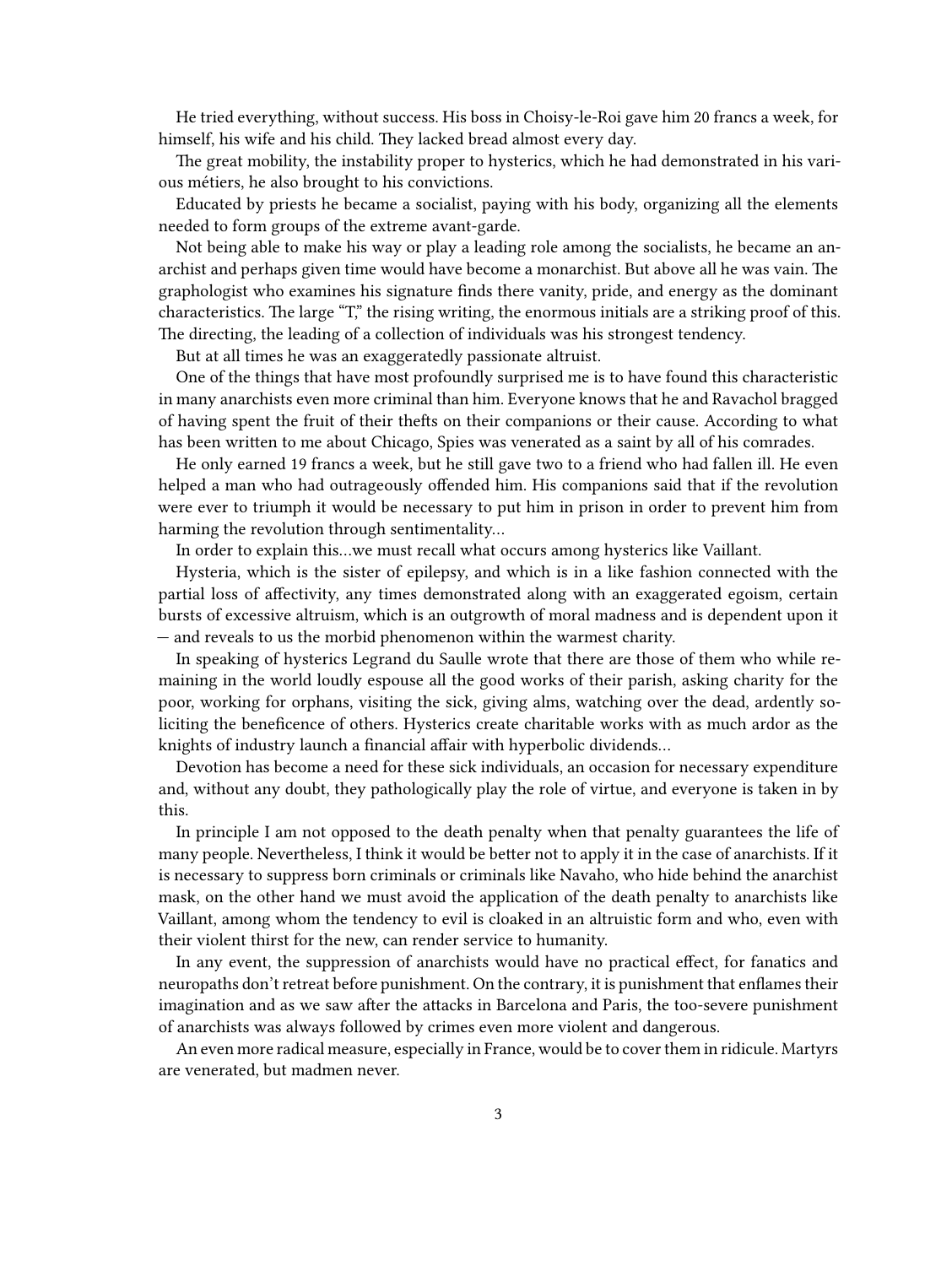As for international agreements, of which much has been said, they are worse than useless, for the anarchists have no center that can be seized.

In order to demonstrate the uselessness of ferocious penalties it suffices to see that even the death of Ravachol, who was a trueborn criminal, completely unworthy of the pity of honest men, far from being intimidating was followed by an apotheosis.

After his execution certain individuals discovered a supreme — anarchist — logic in his diverse crimes. It was decided that he was a *symbolic* assassin, tomb raider, dynamiter, guillotine.

The cult of Ravachol was born.

Even prior to this the anarchists had their martyrs: those hung in Chicago, those garroted in Xeres, the Germans Reinsdorf and Kuchler, executed with an axe. French revolutionaries needed, despite their internationalism, a national martyr, executed by the guillotine.

And he was more than a martyr, he was *Ravachol-Jesus* as a party rhymer, Paul Paillette wrote.

A photograph showing him standing with his crazed look, in the clogs of a prisoner between two gendarmes was reproduced in thousand of copies.

Pamphlets to his glory were published: *Ravachol Anarchiste*, *Ravachol et Carnot in Hell*, etc. we even have the hymn, La Ravachole.<sup>1</sup>

Just as we can't pass definitive judgment during his life on a great man, a generation can't with certainty judge the falsity of an idea, whatever it might be an, consequently, it doesn't have the right to inflict a penalty as radical as the death penalty on the partisans of that idea. It is for this reason that I proposed for all political criminals — apart born criminals — temporary punishments.

I don't care to discuss briefly the prophylaxis of anarchist crime, but I nevertheless would like to establish the following:

Just as we see cholera strike the poorest and most filthy quarters, anarchy strikes in all places the least well governed. Its presence can thus serve as an indicator that all is not for the best in countries that suffer from it, just as wherever it appears cholera indicates that there are improvements to be made in the domain of hygiene.

In the presence of anarchist crimes one should not forget that painful exclamation of Vaillant's that, though coming from an hysteric, nevertheless deserves to be retained:

"For too long a time," he said, "our voice is responded to with prison, the rope or the fusillade, but don't delude yourselves: the explosion of my bomb is not only the cry of Vaillant in rebellion, but is the cry of an entire class that calls for its rights and will soon join its acts to its words."

<sup>&</sup>lt;sup>1</sup> It has been objected that I wouldn't show such mercy towards anarchists if they had blown up my home. It is true that my home has not yet blown up, but in my career as an alienist I have may times suffered from the sometimes serious wounds caused by these madmen, and it has never occurred to me either to suppress them or to correct them through severe penalties.